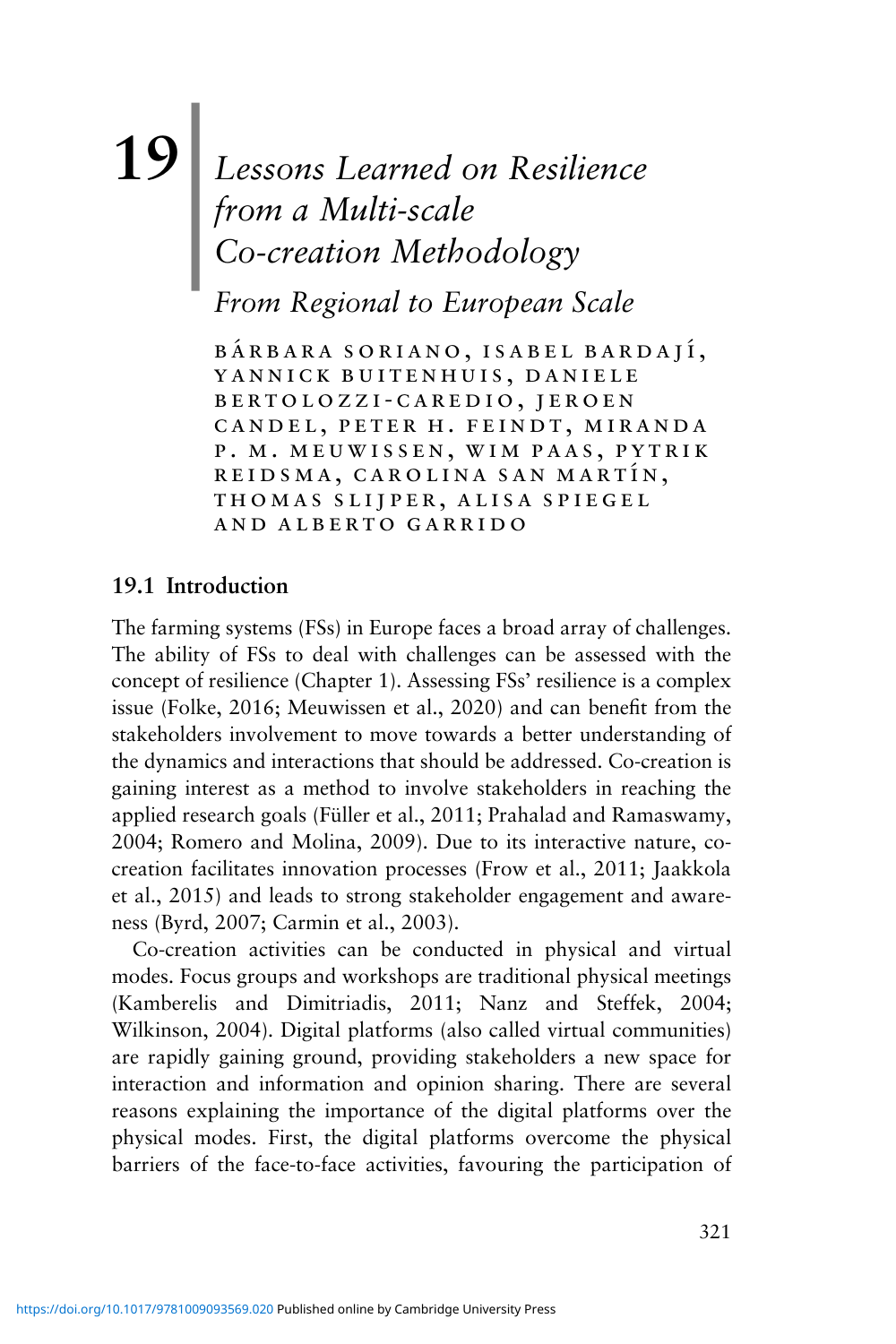stakeholders from different countries and the assessment of issues at multiple regional scales of integration. Second, the digital platforms offer the participants the option to run the online activities over a longer period of time, leading to closer relationships and sense of community (Füller et al., 2009; Gebauer et al., 2013). Third, digital platforms allow time flexibility for participants, meaning that they can select and participate in the online activities at any time (Füller et al., 2009; Sawhney et al., 2005; Stanke, 2016).

The aim of this chapter is to address how European FSs' resilience assessment can benefit from involving stakeholders using a multi-scale co-creation methodology. The co-creation activities were organized at two different spatial scales – regional and European scales – and combined physical and online stakeholder deliberations. According to Reed (2008), replication of participatory processes at multiple scales increases validity through comparison/triangulation and effectiveness as more relevant stakeholders can be involved.

The remainder of this chapter is structured as follows. First, the multi-scale co-creation methodology is explained. Second, the results are presented into two sub-sections: current resilience assessment and resilience in the future. Third, conclusions are drawn.

## **19.2 Multi-scale Co-creation Methodology**

The multi-scale co-creation methodology consisted of conducting in parallel the same co-creation activities on the same resilience assessment topics at two different scales: the regional and European. To this end, two different co-creation modes were designed: physical meetings to co-create with stakeholders, who are knowledgeable and experienced in the farming system they belong to (FS stakeholders), and a digital co-creation platform to co-create with stakeholders, knowledgeable and experienced in the European FSs as a whole (European stakeholders). In total 360 stakeholders participated in the co-creation process: 233 FS stakeholders participated in physical meetings and 27 European stakeholders participated in the digital co-creation platform (Table 19.1). The stakeholders who participated in the physical meetings did not participate in the digital co-creation platform, and vice versa.

As Table 19.1 shows, the stakeholders were participating in cocreation activities related to current resilience assessment topics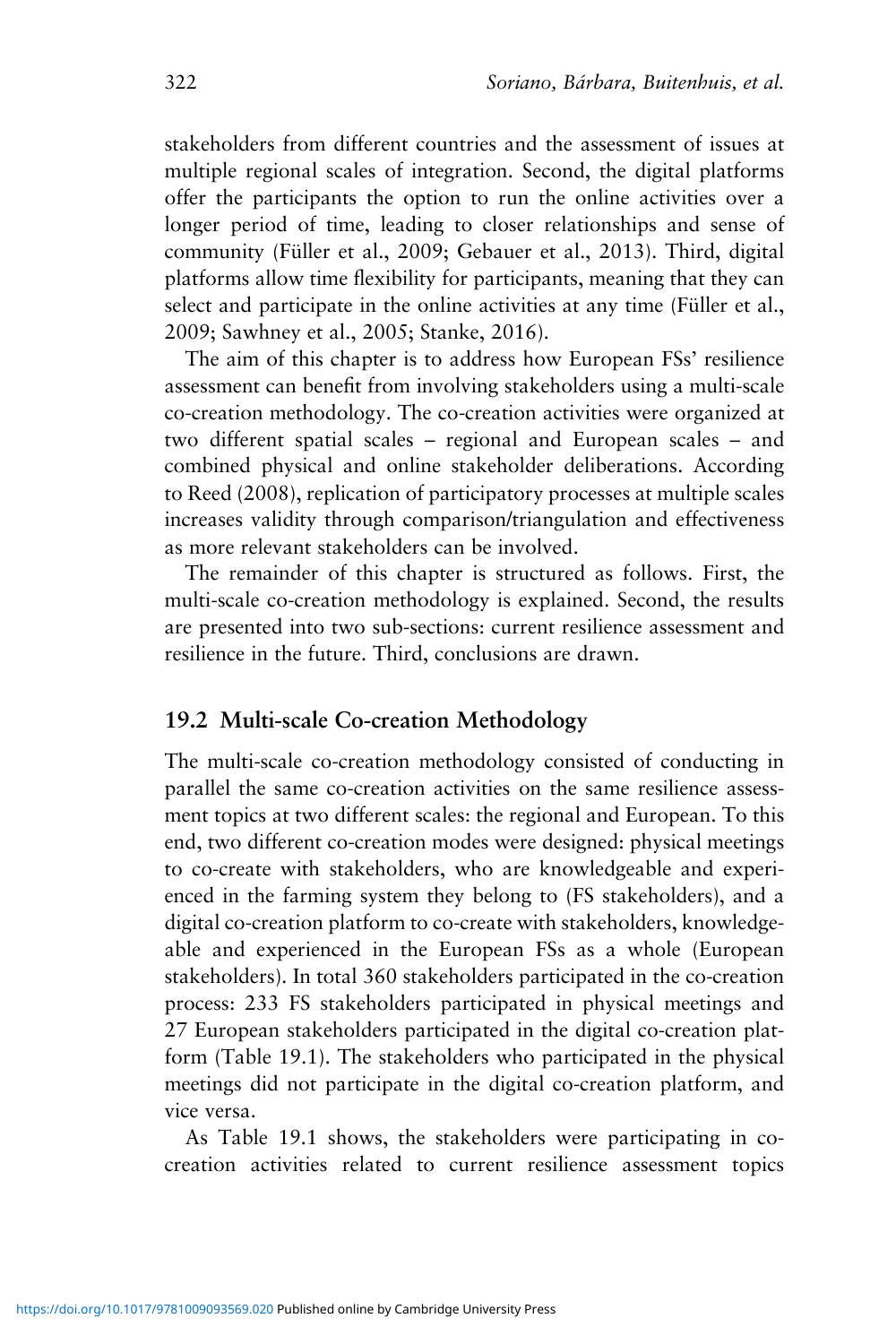Table 19.1. Topics in the current resilience and resilience in the future assessed by stakeholders in the physical meetings and *the digital co-creation platform*

|                              |                                                                                  | Physical meetings               |                               |                               |                                 |
|------------------------------|----------------------------------------------------------------------------------|---------------------------------|-------------------------------|-------------------------------|---------------------------------|
|                              |                                                                                  | Risk Management<br>focus groups | SURE-Farm FOPIA-<br>workshops | Co-design policy<br>workshops | Digital co-creation<br>platform |
|                              |                                                                                  | 11 FS-78 FS<br>stakeholders     | 11 FS-184 FS<br>stakeholders  | 6 FS-71 FS<br>stakeholders    | 27 European<br>stakeholders     |
| Resilience assessment topics |                                                                                  |                                 |                               |                               |                                 |
| Current<br>resilience        | Challenges<br><b>Functions</b><br>Resilience attributes<br>Resilience capacities |                                 |                               |                               |                                 |
| Resilience in<br>the future  | Improved strategies<br>Resilience-enabling<br>policies                           |                                 |                               |                               |                                 |

*Source*: Own elaboration. Grey colour indicates that the resilience assessment topic was assessed in the corresponding co-creation mode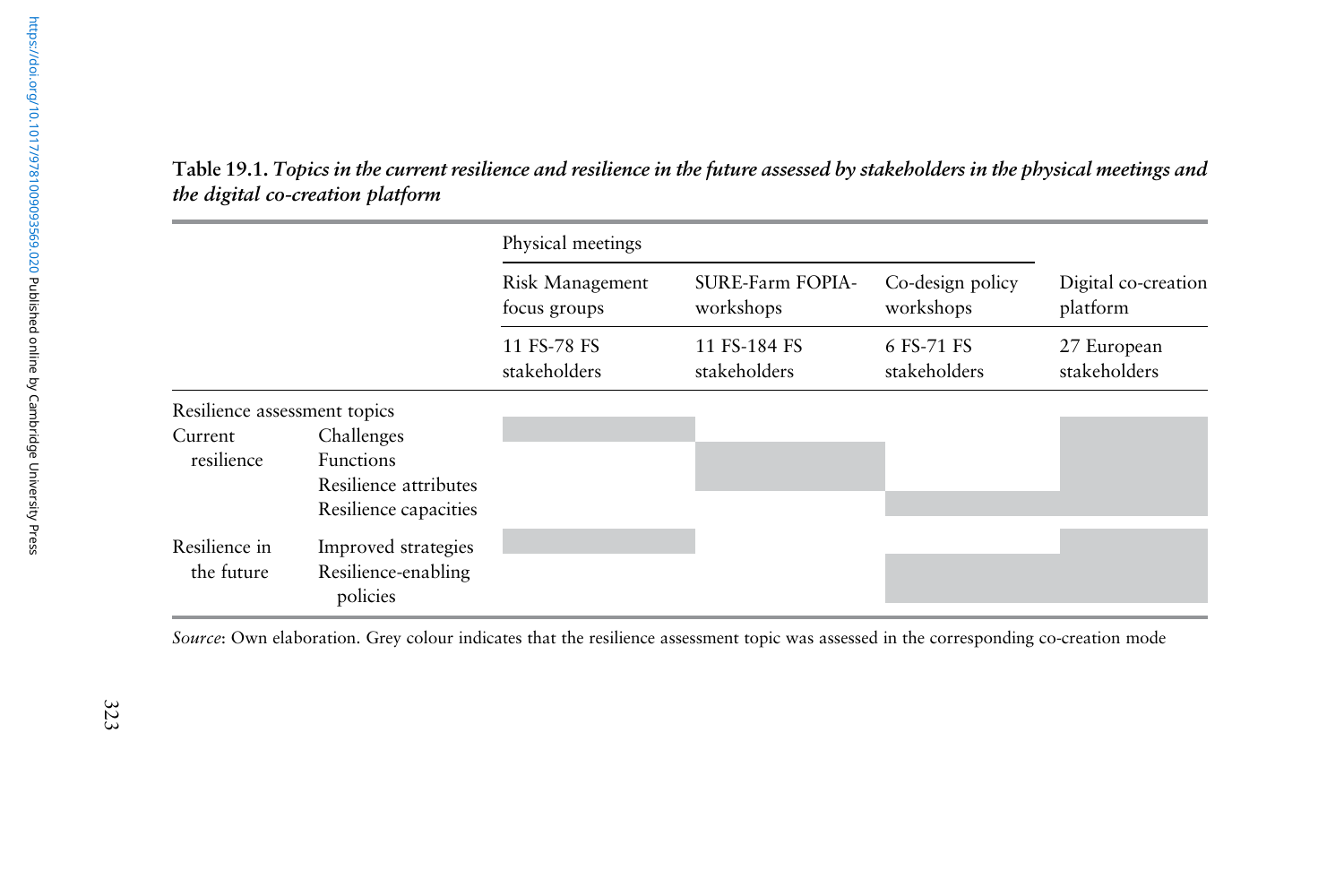(Chapter 1): (i) Identify the challenges threatening the European  $FSS<sup>1</sup>$ The perceived challenges are classified according to the duration of the impact of the challenge (shocks and long-term pressures) and its nature (economic, environmental, institutional and social) (Meuwissen et al., 2019). (ii) Identify and assess the performance of European FSs functions. Functions of the FSs are classified into two groups: the provision of public goods and private goods (Chapter 1). (iii) Assess the presence of resilience attributes in the European FSs. Stakeholders also participated in the assessment of topics related to resilience in the future: (i) Co-create improved strategies to deal with challenges. Strategies are classified in risk-sharing strategies and on-farm strategies. (ii) Codesign policies that enable resilience.

Co-creation activities provided quantitative and qualitative information regarding the stakeholders' perceptions on resilience topics at two different scales. Quantitative information was assessed by applying frequency analysis and analysing descriptive statistics. Qualitative information was assessed by following a qualitative analysis that entailed the elaboration and coding of collected information (Maxwell, 2005). As a result, convergent and divergent perceptions between FSs and European stakeholders were identified.

## *19.2.1 The Physical Meetings*

A diverse set of physical meetings were organized through the whole project to involve the stakeholders in FS resilience assessment (Chapter 1). The activities conducted in three physical workshops were replicated on the digital co-creation platform.

Participatory sustainability and resilience assessment workshops (SURE-Farm FoPIA workshops) were held between November  $2018$  and March  $2019$  in eleven  $FSS<sup>2</sup>$ . The activities revolved around

 $1$  The activities defined to assess the challenges threatening FSs were different in the co-creation approaches. Participants in the focus groups agreed with the challenges previously identified in 1,890 farmer's surveys on risk perception and risk management decision making. In the digital co-creation platform, participants selected the ten most important challenges from a list of forty-five

challenges threating European farming systems.  $\frac{2}{\pi}$  FSs covered different sectors, farm types, products and challenges. They included large-scale arable farming in Northeast Bulgaria; intensive arable farming in Veenkoloniën, the Netherlands; arable farming in the East of England (United Kingdom); large-scale corporate arable farming with additional livestock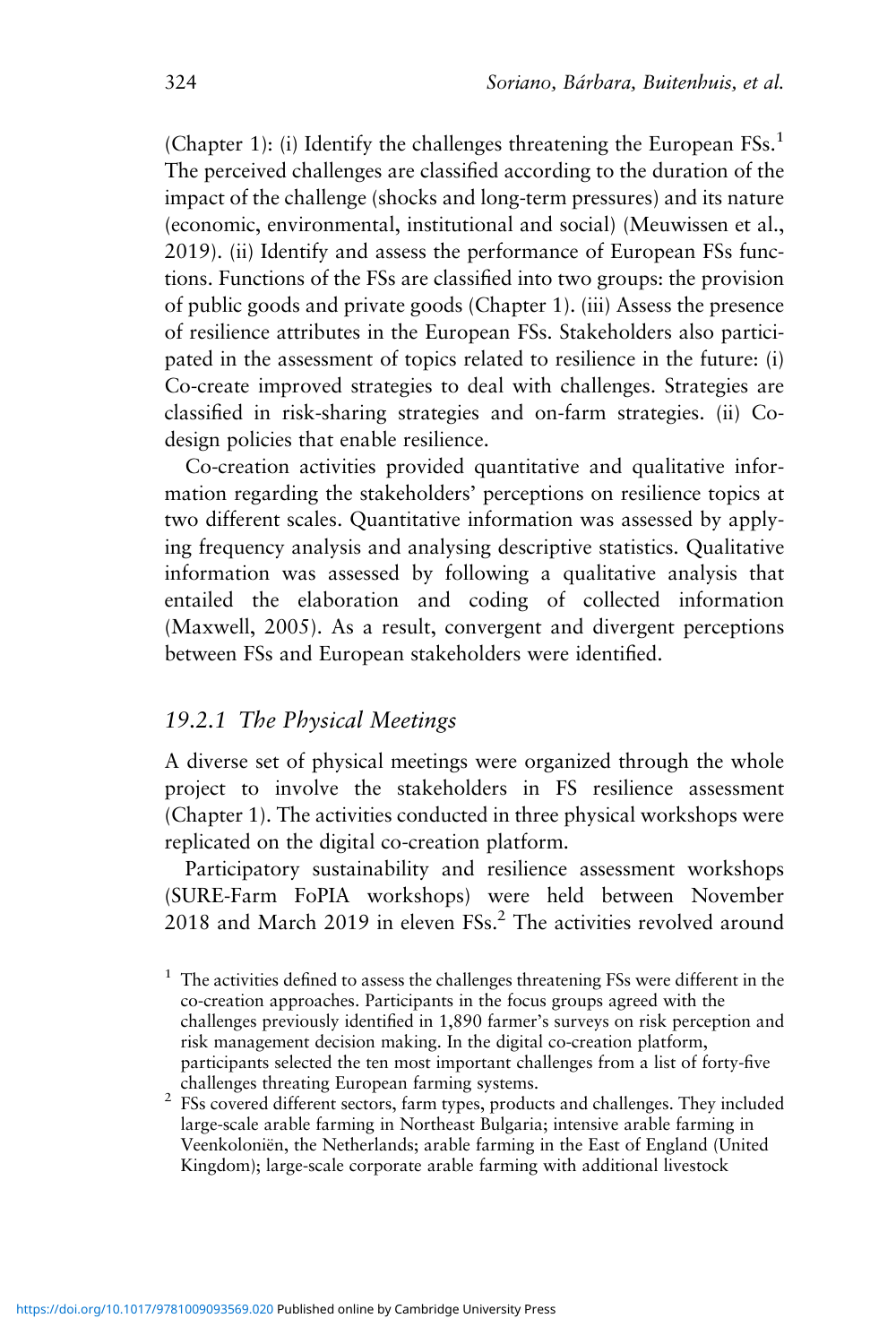the assessment of the relevance and perceived performance of the FS functions, the strategies implemented to reduce the impact of the challenges on the FS functions, and the perceived presence of the resilience attributes and their perceived potential contribution to the FS resilience capacities (Reidsma et al., 2019).

Between April 2019 and September 2019, risk management focus groups were conducted in the eleven FSs. The aim of the focus group was to identify the challenges threatening the FSs and the strategies to deal with them as the basis to co-create improved resilience-enabling strategies. Stakeholders also assessed the contribution of risk management to FS resilience (Soriano et al., 2020). The focus groups built on results from a survey of 1,890 farmers on risk perception and risk management decision making (Spiegel et al., 2019).

Finally, between November 2019 and January 2020 co-design policy workshops were conducted in six FS.<sup>3</sup> The stakeholders were involved in identifying promising policy options for the CAP and its national implementations for maximizing its support to more resilient EU farming systems. In addition, a final workshop was organized in Brussels with fourteen Brussels-based experts from different backgrounds, to discuss and validate the national workshop and digital co-creation platform findings and share reflections on the proposed policy options (Buitenhuis et al., 2020; Candel et al., 2020).

The leaders of the SURE-Farm FoPIA workshops, risk management focus groups and co-designed policy workshops provided guidelines to conduct the activities in the same manner in every case study. The guidelines also described the selection criteria to invite participating stakeholders. The leaders of the workshops encouraged the participation of a wide variety of the stakeholders representing the FS actors, i.e. farmers and farmers' organizations, cooperatives, value chain actors,

activities in the Altmark in East Germany; small-scale mixed farming in Northeast Romania; intensive dairy farming in Flanders; extensive beef cattle systems in the Massif Central; extensive sheep farming in Northeast Spain; highvalue egg and broiler systems in Southern Sweden; small-scale hazelnut production in Lazio, central Italy; and fruit and vegetable farming in the Mazovian region, Poland.  $3$  They included intensive arable farming in Veenkoloniën, the Netherlands; arable

farming in the East of England; intensive dairy farming in Flanders; extensive sheep farming in Northeast Spain; small-scale hazelnut production in Lazio, central Italy; and fruit and vegetable farming in the Mazovian region, Poland.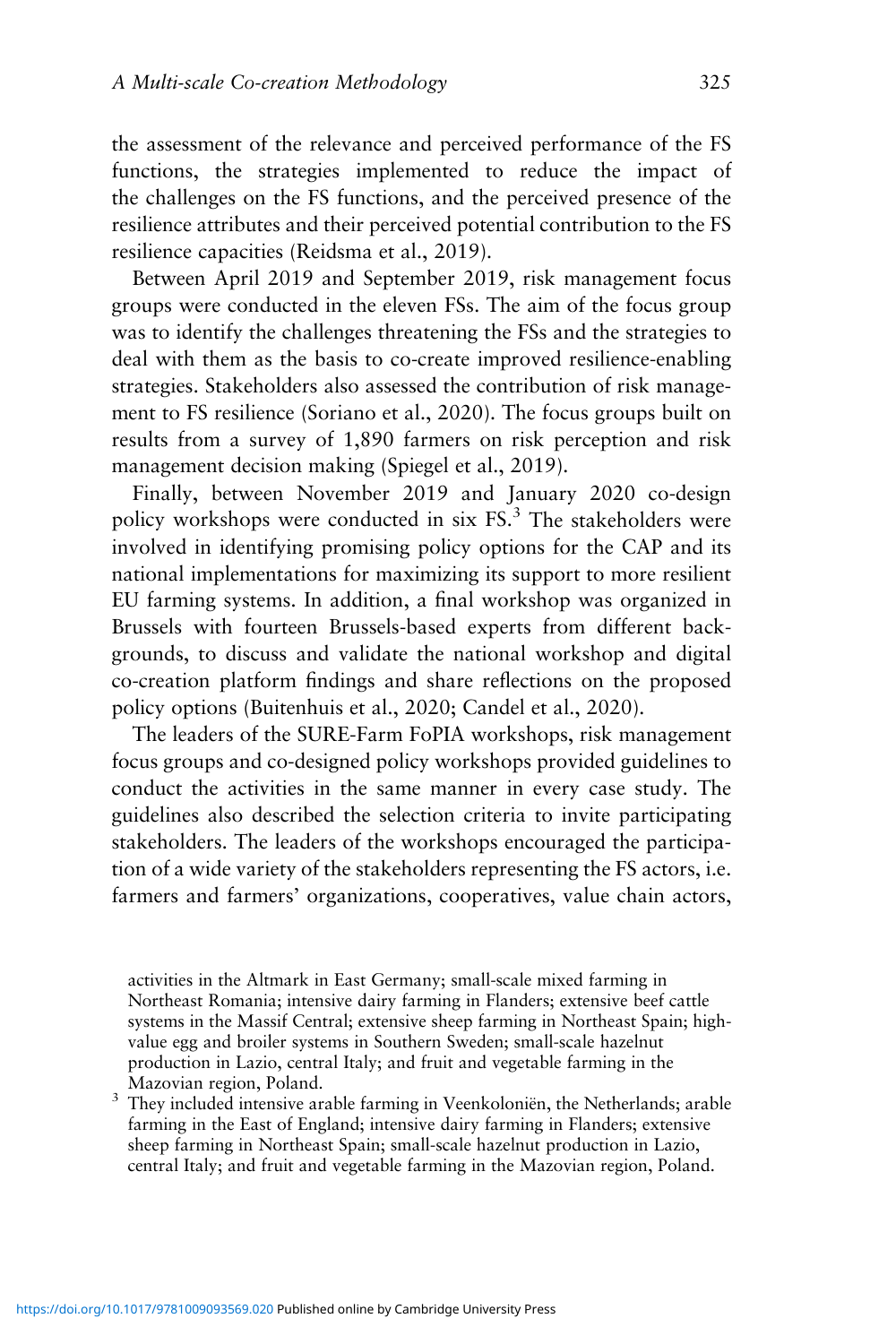financial institutions, environmental and consumers' organizations, university and research centres and policymakers among others.

## *19.2.2 The Digital Co-creation Platform*

The SURE-Farm digital co-creation platform operated from July 2018 to December 2019 aiming to assess and improve the resilience of FSs in Europe. The existing digital co-creation platforms are classified according to the degree of openness. In the "Crowd of people" digital platform participation is free, while access is limited in the "Group of experts" digital platform in which selected experts who meet certain specific criteria are invited to co-create innovations and breakthrough ideas (Orcik et al., 2013). The SURE-Farm co-creation platform is a group of expert digital platforms in which the following selection criteria were defined: (i) proven experience and background in the agricultural sector at national/European level; (ii) having knowledge about or surrounding risk management, policy, farm demographics and/or agricultural production; (iii) working in public or private organisations in any of the following activity areas: farmers organizations, policy-makers, insurance companies, banks, research centres and universities, value chain actors, environmental NGOs, consumer associations; and (iv) pertaining to one of the next staff category: experts, managers or directors.

The general goal of the digital co-creation platform was to assess the resilience of the European FSs. The online activities on the digital cocreation platform were organized under specific goals (challenges) (Figure 19.1) that correspond to key topics in resilience assessment.

The activities in the digital co-creation platform were carefully designed to attract the interest of the stakeholders. To this end, the activities were intuitive and demanded little time, were accompanied by a detailed explanation about the aim and how to conduct them and were organized under flexible schedules to facilitate participants to fulfil the activity. Furthermore the participation was intensely moderated to keep the participants engaged in the digital platform by: (i) sending weekly/biweekly newsletters with new activities on the platform, articles and videos of interest; (ii) running a repository of reports, scientific papers and videos; (iii) sending alerts on new entrants in the digital platform to encourage networks; (iv) sharing results of previous activities to foster two-way feedback; (v) defining and publishing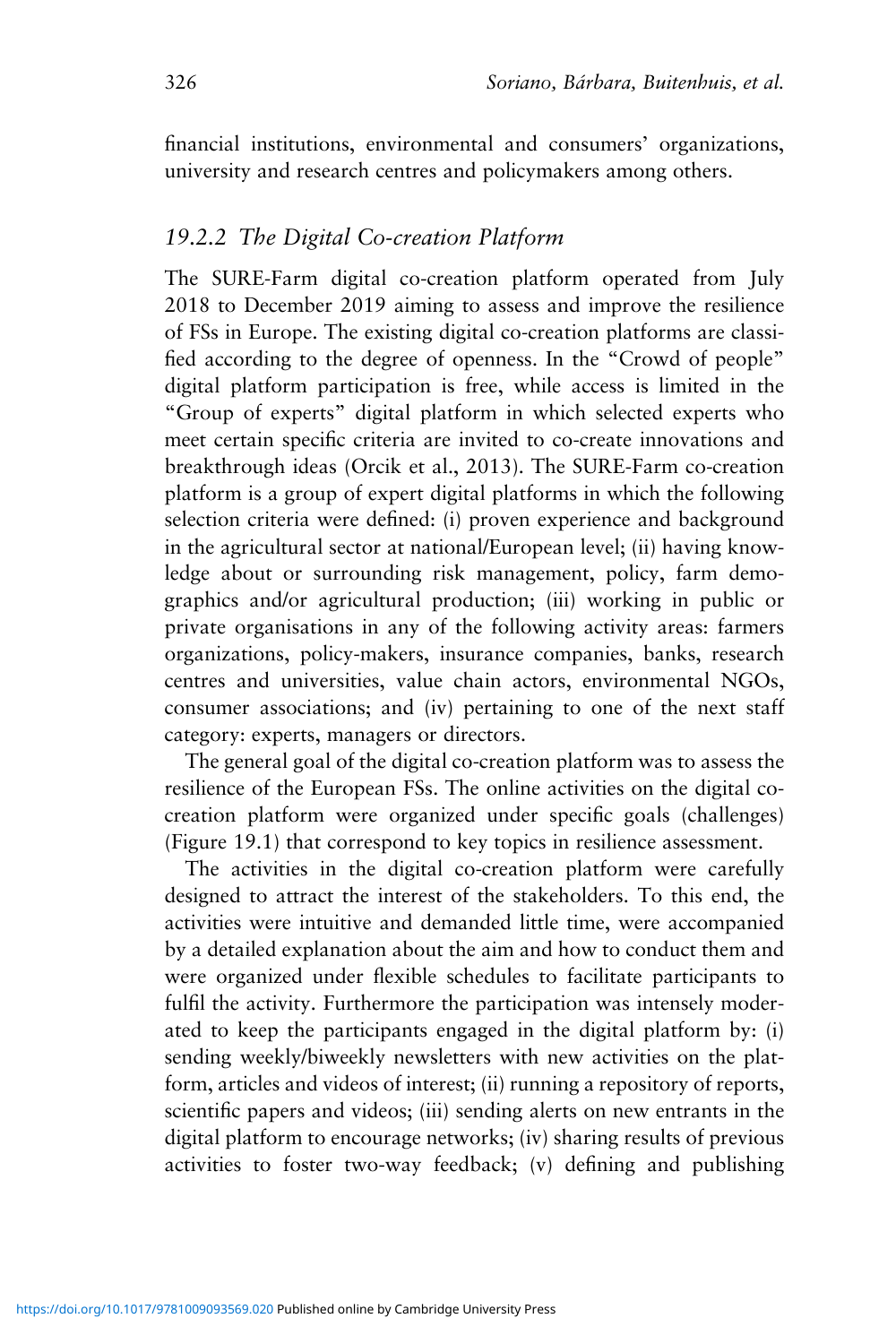

**Figure 19.1** Interface of the challenges defined in the digital co-creation platform. *Source*: SURE-Farm co-creation platform

rankings based on the participation in the activities; and (vi) awarding economic prizes to those topping the participation rankings. Two  $500 \in$ awards were granted to the top participants in challenges 1–4 (Figure 19.1) in May 2019 and two 250 $\epsilon$  awards were granted to the top participants in challenge 5 (Figure 19.1) in December 2019.

Ninety-seven European stakeholders were contacted by e-mail, of which sixty logged-in the digital co-creation platform and twenty-seven actively participated in nineteen online activities. Stakeholders from eight European countries participated in the activities, where Spain and the Netherlands contributed the largest numbers of participants.<sup>4</sup>

 $4$  Participants per country: Spain (11), the Netherlands (6), United Kingdom (3), Germany (2), Switzerland (2), Belgium (1), France (1), Italy (1). Participants by activity sector: university/research center (9), financial institutions (7), farmers' organizations (6), policymakers (2), value chain actors (2), environmental NGOs (1).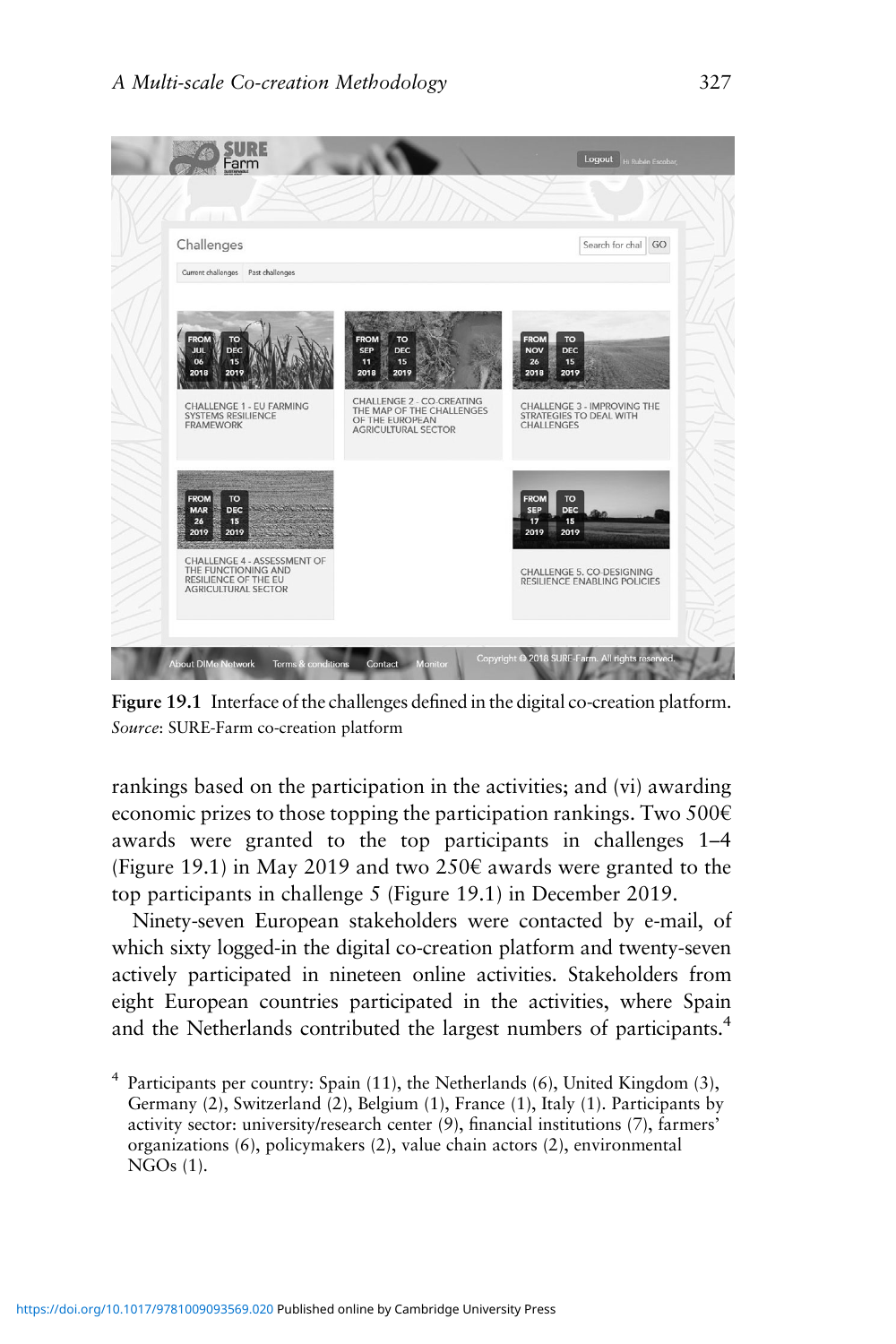Six sectors are were represented by participants, with a greater presence of farmers' organizations, financial institutions (banks and insurance companies) and university and research centres.

To foster the stakeholders' engagement with SURE-Farm goals, additionally, a representative selection of the stakeholders participating in the digital co-creation platform (steering group) was invited to participate in two physical SURE-Farm consortium meetings and join in the SURE-Farm partners' reflections on resilience. The meetings were held on 19 April 2018 and 25 September 2019, and nine and five EU stakeholders attended, respectively.

## **19.3 (Mis)matches in the Stakeholders' Perception about Current Resilience and Resilience in the Future**

As presented in Figure 19.2, both matches and mismatches were identified across different co-creation methods. The boxes highlighted in grey scales represent mismatches in the perception on the key resilience assessment topics between EU stakeholders (light grey) and FS stakeholders (dark grey). The grey-framed boxes illustrate matches



**Figure 19.2** (Mis)matches in the stakeholders' perceptions about current resilience and resilience in the future. *Source*: Own elaboration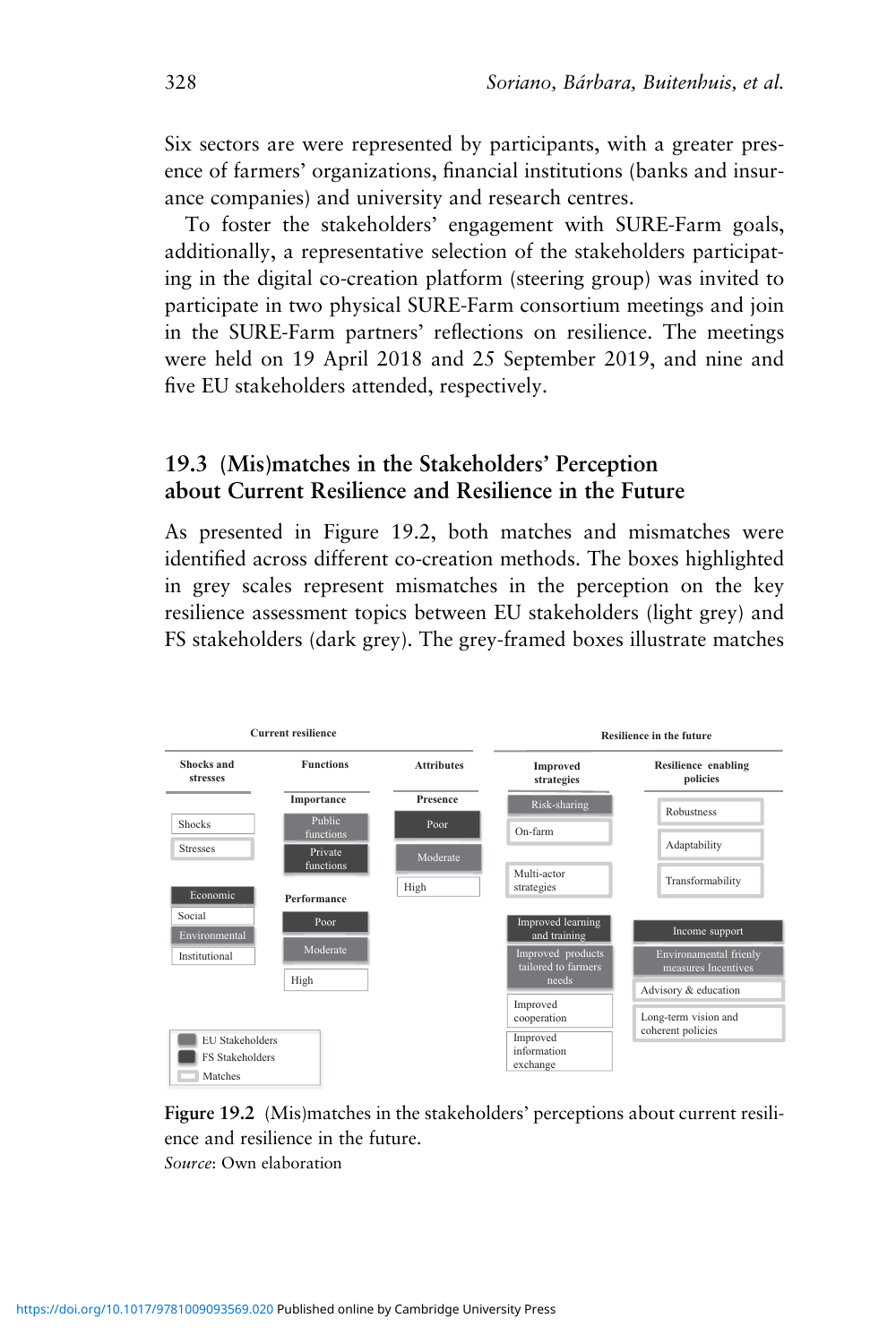between EU and FS stakeholders. When presenting the major results for perceived current resilience, we focus on the three elements of the resilience framework: shocks and stresses (Section 3.1.1), FS functions (Section 3.1.2) and resilience attributes (Section 3.1.3). As the major results for the assessment of resilience in the future, we distinguish between improved future risk management strategies to enhance resilience (Section 3.2.1) and policy recommendations aiming to enhance the resilience-enabling capacity of the CAP (Section 3.2.2).

## *19.3.1 Current Resilience*

#### **19.3.1.1 The Challenges of the EU Farming Systems**

The findings in Figure 19.3 indicate that both European and FS stakeholders were more concerned about long-term pressures than shocks. However, different perceptions between stakeholders are identified regarding the nature of the perceived long-term pressures. European stakeholders perceived environmental long-term challenges, such as global warming, water scarcity and pollution, change in precipitation patterns and decline of pollinators, to be the main challenges to deal



**Figure 19.3** The stakeholders' perception of the challenges of the European farming systems. The percentage show the number of times the challenge has been mentioned by stakeholders in relation to the total number of mentions. *Source*: Own elaboration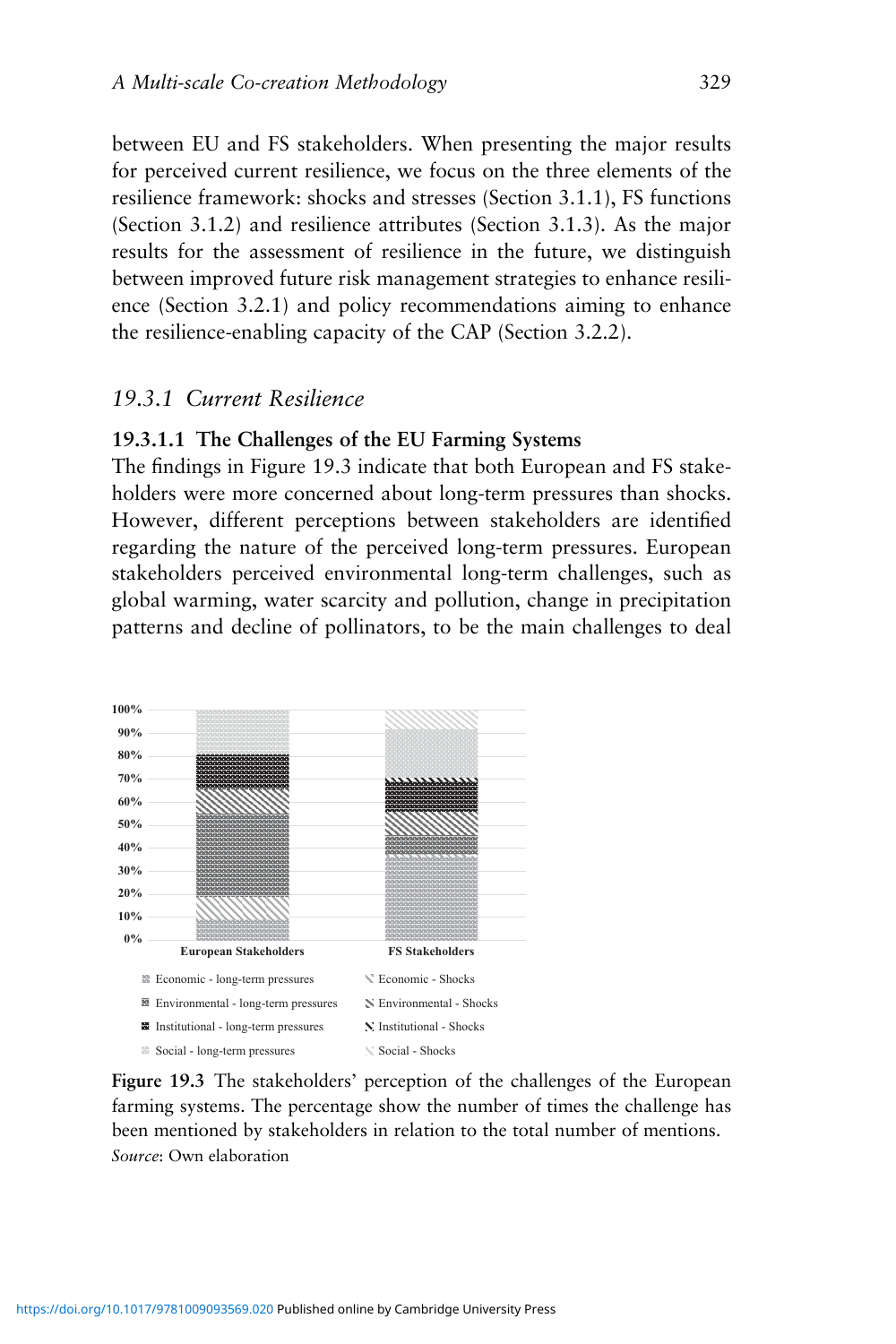with in the future. In contrast, FS stakeholders were mostly concerned by economic long-term challenges, such as decline in profitability forced by constantly increasing production costs and decreasing food prices. This is in line with Assefa et al. (2017), who found that farmers, wholesalers, processors and retailers were more concerned about longterm price changes than with short-term price volatility. Social and institutional long-term pressures also concerned the stakeholders. For example, European stakeholders highlighted the lack of generational renewal and FS stakeholders noted farmers' quality of life.

#### **19.3.1.2 The Functions of the EU Farming Systems**

European stakeholders perceived a more balanced importance of functions at the European level than FS stakeholders at the regional level. As a result, greater importance is allocated to social and environmental functions by EU stakeholders, while FS stakeholders highlighted the importance of economic functions. FS stakeholders named provision of private goods, such as food production and economic viability, as the most important functions of the FS explaining that these functions could influence other FS functions. In contrast, European stakeholders nearly unanimously stressed on maintaining of natural resources and biodiversity and habitat – both public goods. Both European and FS stakeholders highlighted the importance of food production (Figure 19.4).



**Figure 19.4** Perceived importance (size of circles) and performance (y-axis) of FS functions. Scale from 1 to 5; where 1: very poor, 2: poor, 3: moderate, 4: good, 5: perfect performance.

*Source*: Own elaboration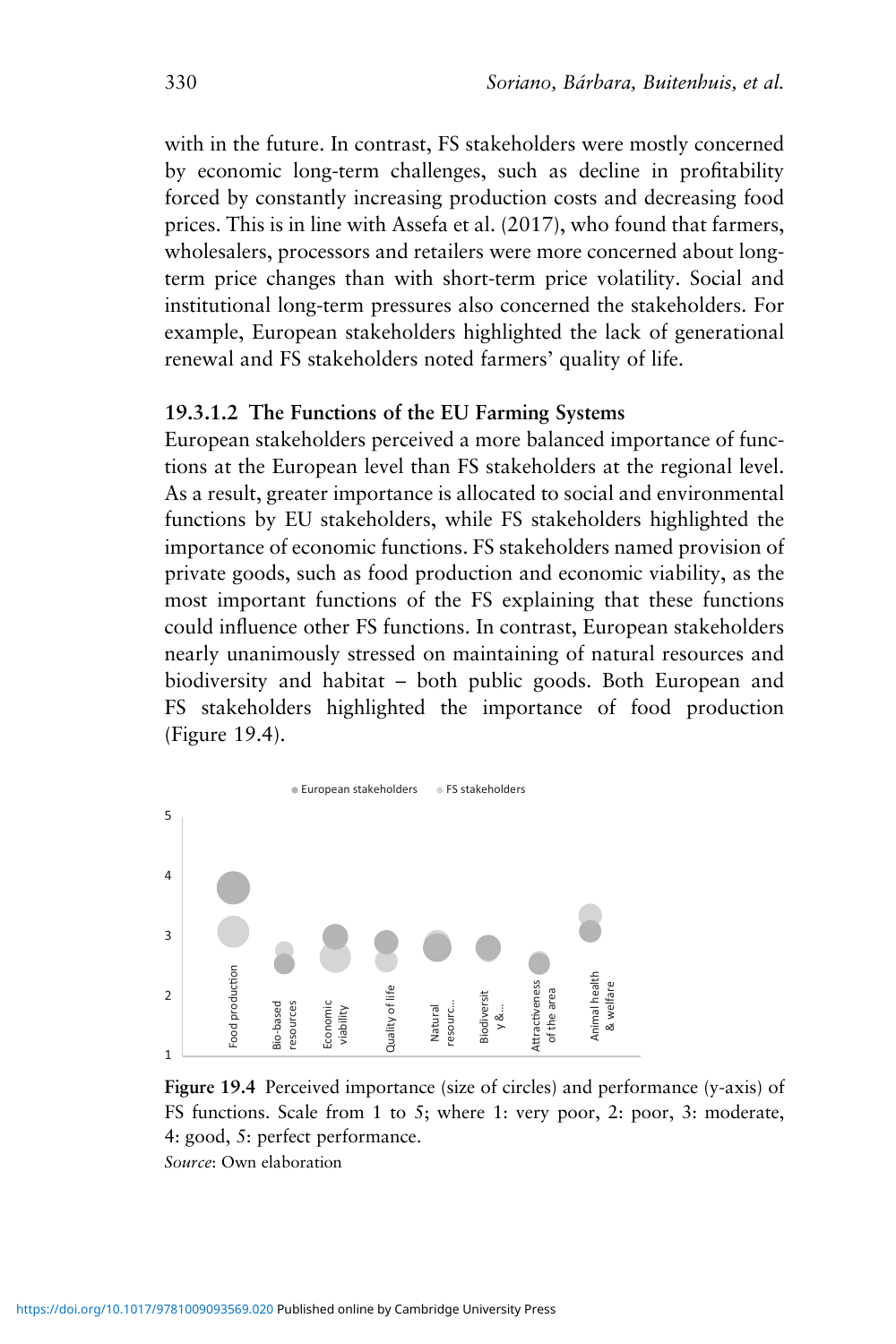Regarding the performance of the functions, there was a consensus among European and FS stakeholders that the functions of the European FSs show a low performance. Performance of private functions was assessed higher by European stakeholders than by FS stakeholders. As for public functions, European and FS stakeholders reported similar low performance levels. Lower performance of food production perceived by FS stakeholders might be due to a link they perceived between food production and economic viability, i.e. stakeholders might perceive higher production to be necessary to maintain economic viability. For the EU stakeholders, rather a trade-off between food production and environmental and social functions might be more obvious. Indeed, trade-offs between economic or production functions on the one hand and environmental functions on the other hand are well studied at different levels. For instance, Teillard et al. (2017) show for France that selective optimization of either food production or ecosystem services at the regional level can provide a win-win solution at the national level. Similarly, Schulte et al. (2019) show that prioritization of a few out of multiple soil functions per member state of the EU can help to achieve goals at the EU level. Trade-offs at lower levels may indeed lead to better results at higher levels. Unfortunately, studies presenting a trade-off between social and environmental functions are not common. Low social performance can be related to multiple causes, including a bad public image, low profitability, lack of political willingness and lack of facilities in rural areas. These causes are hard to quantify and model, making participatory multi-level co-creation activities more suitable to perform multi-level trade-off and synergy analyses.

#### **19.3.1.3 The Resilience Attributes of the EU Farming Systems**

Having identified challenges and FS functions, stakeholders were asked to assess pre-defined resilience attributes – characteristics of the European FSs that are supposed to convey resilience to a system (Cabell and Oelofse, 2012). Both European and FS stakeholders agreed on the key resilience-enhancing attributes, namely: (i) "Reasonably profitable";<sup>5</sup> (ii) "Production being coupled with local and natural

 $<sup>5</sup>$  Individuals involved in agriculture are able to make a livelihood from the work</sup> they do without relying too heavily on subsidies (Cabell and Oelofse, 2012).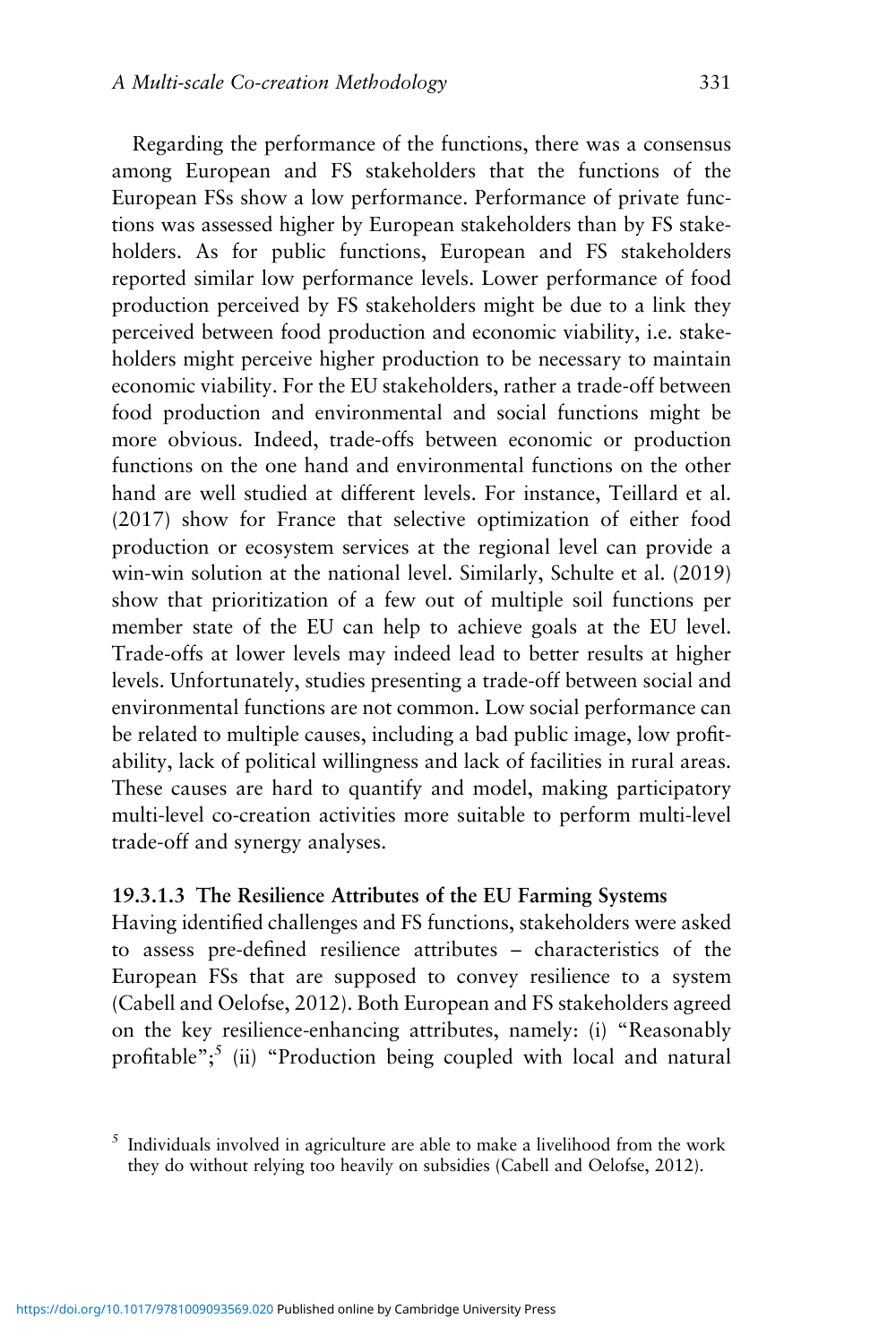capital";<sup>6</sup> (iii) "Heterogeneity of farm types";<sup>7</sup> (iv) "Social self-organization";<sup>8</sup> and (v) "Infrastructure for innovation"<sup>9</sup> (Paas et al., 2019).

Stakeholders also agreed on the low presence of these attributes in the FS when explaining low performance of FS functions. Yet, European stakeholders were generally more positive about the presence of these resilience attributes at the European level, than FS stakeholders at the FS level. *Reasonably profitable* was perceived to have a low presence, but was expected by local and European stakeholders to perform as a buffer for many shocks. European stakeholders perceived a higher presence of *functional and response diversity* for the EU FSs, e.g. through insurance. *Heterogeneity of farm types* was also perceived to have a higher presence for the European FSs, which could be seen as the result of the aggregation of the diverse FSs each with their own degree of specialization*. Social self-organization* of the European FSs and its connections with actors outside FS boundaries was also perceived higher and probably relates to the fact that at the European level, policy development is included within the system boundaries. Regarding legislation, European stakeholders perceived that *legislations are moderately coupled with local and natural resources*. On the contrary, FS stakeholders perceived that policy goals and instruments do not meet the FS needs. *Reasonably profitable* is perceived to have a low presence currently, but is expected by European and FS stakeholders to perform as a buffer for many shocks. *Optimal redundancy* of farms was the only resilience attribute whose presence was perceived lower by European stakeholders than FS stakeholders. This attribute relates to generational renewal and lack of successors and may currently be seen as an opportunity for some FS actors to expand, while being a challenge for many policymakers at the national and European levels.

The more positive perception of the presence of resilience attributes of the European stakeholders compared to the FS stakeholders might

 $6$  The systems function as much as possible within the means of the bioregionally available natural resource base and ecosystem services (Cabell and Oelofse, 2012).<br><sup>7</sup> Patchiness across the landscape (Cabell and Oelofse, 2012).<br><sup>8</sup> The social components of the system are able to form their own configuration

based on their needs and desires (Cabell and Oelofse, 2012).<br>Existing infrastructure facilitates knowledge and adoption of cutting-edge

technologies (e.g. digital) (Reidsma et al., 2019).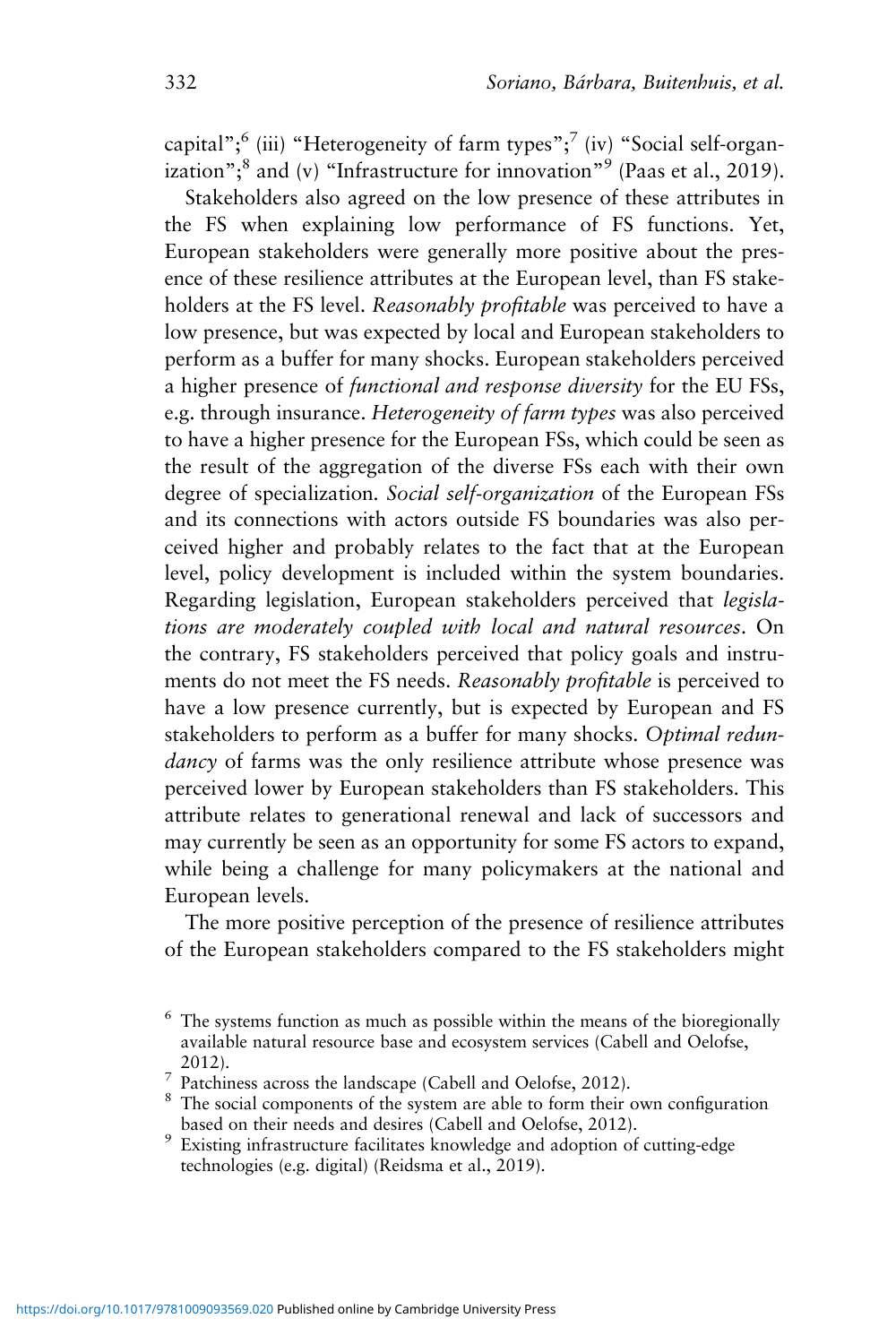be related to several aspects: (i) at the EU level, the diversity in farming and the enabling environment is richer than the diversity within the FSs panel; (ii) European stakeholders may be better informed than FS stakeholders regarding response diversity, infrastructure for innovation, legislation and policies, e.g. new ways of insurance or innovative environmental management practices, including supporting policies at the EU level; and (iii) at the same time, European stakeholders might be less informed on how the effects of resilience attributes can trickle down to specific FSs, taking into account local conditions.

## *19.3.2 Resilience in the Future*

#### **19.3.2.1 Improved Strategies**

Although both European and FS stakeholders mainly mentioned onfarm strategies (Figure 19.5), there are interesting differences between the stakeholder's perceptions with respect to on-farm strategies. The European stakeholders primarily mentioned strategies towards sustainable and efficient management of natural resources and adaptation to/mitigation of climate change: (i) improve chemical inputs (pesticides,



**Figure 19.5** Strategies to deal with future challenges proposed by the stakeholders. The percentages show the number of times the strategy has been mentioned by stakeholders in relation to the total number of mentions. *Source*: Own elaboration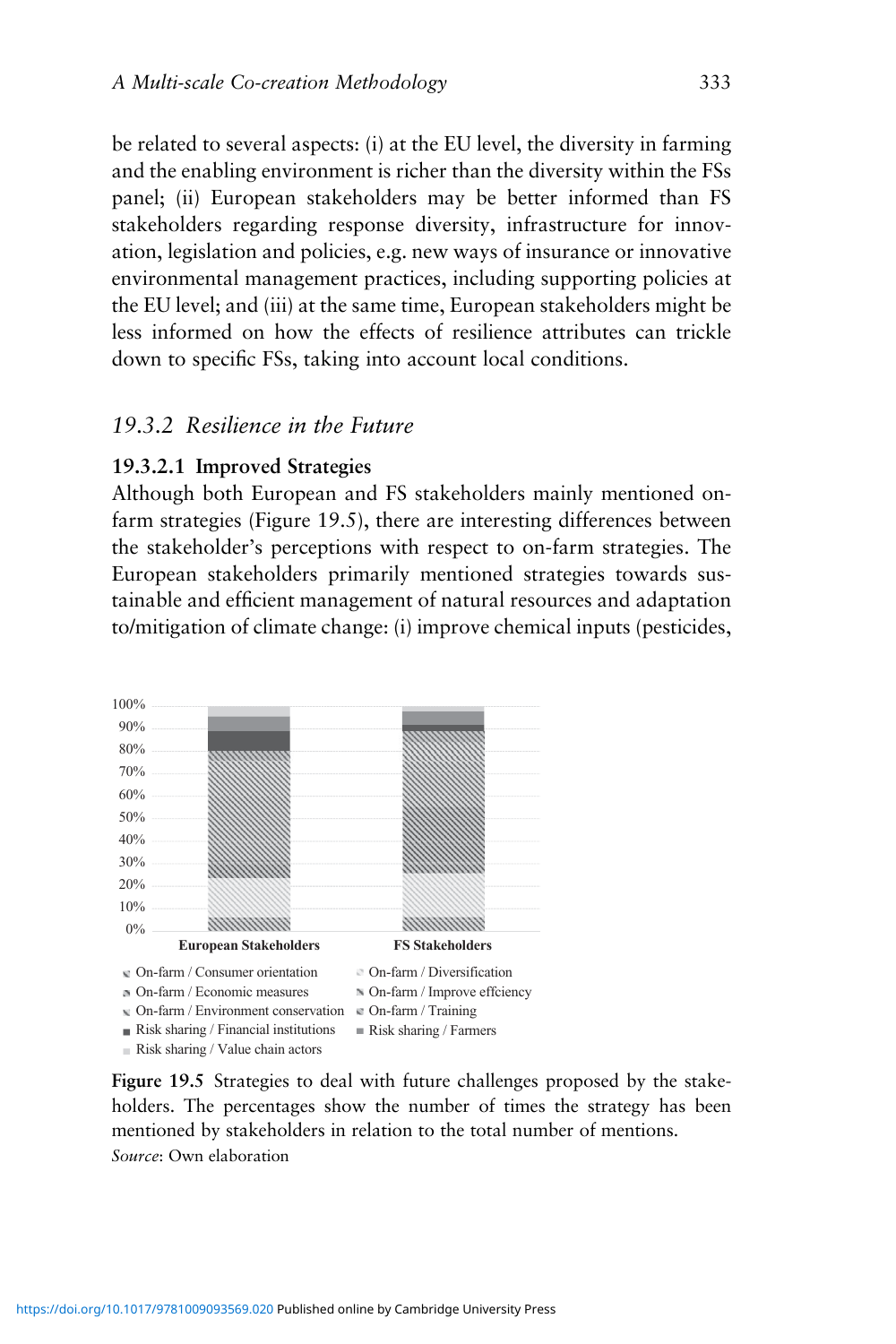fertilizers) management, (ii) implement water and soil optimization strategies, (iii) transition to organic farming; (iv) adapt plant varieties and (v) design climate emergency response plans. The FS stakeholders clearly prioritized the strategies targeting economic measures, such as increasing profitability (reducing cost, increasing prices), dispose of financial buffers, gaining scale economy by increasing farm size (new building, lands acquisition), improving labour and workers management and adapting to new regulations. Reidsma et al. (2000) also found a mixed of technological and ecological strategies to deal with future challenges.

As for risk-sharing strategies, European stakeholders perceived insurance contracts to be the most interesting strategy to share risks with financial institutions. These results are in line with previous studies where insurance schemes are perceived as efficient tools to manage risk and uncertainty (Heyder et al., 2010; Meuwissen et al., 2001).

Stakeholders were also asked to design improved risk management strategies towards more resilient FSs. For this purpose, stakeholders identified actors involved in the risk management strategies, analysed their roles and generated ideas on how actors' performance could be improved for better risk management. Stakeholders provided more than 500 ideas. The assessment of the stakeholders' ideas led to four main pillars to improve risk management: (i) fostering learning and training, (ii) reinforcing knowledge and information exchange, (iii) promoting FS stakeholders' cooperation and (iv) adapting and developing new products and services tailored to farmers' needs. These pathways are interlinked, as information exchange is important to adapt insurance services to farmers' needs (Lunt et al., 2016), and cooperation enhances learning, training and advisory processes (Hermans et al., 2015). Yet, the European and FS stakeholders did not prioritize these improvements in the same manner. While FS stakeholders highlighted fostering learning and training, European stakeholders prioritized adaptation or definition of new products better suited to farmers' needs. As agriculture is constantly shifting and changing, farmers and other actors in the FSs were aware that they need to be up-to-date and participate in continuous learning and training programs on farm management, new technologies and financial planning. Although European stakeholders also perceived learning as a way to improve risk management, their ideas were mostly centred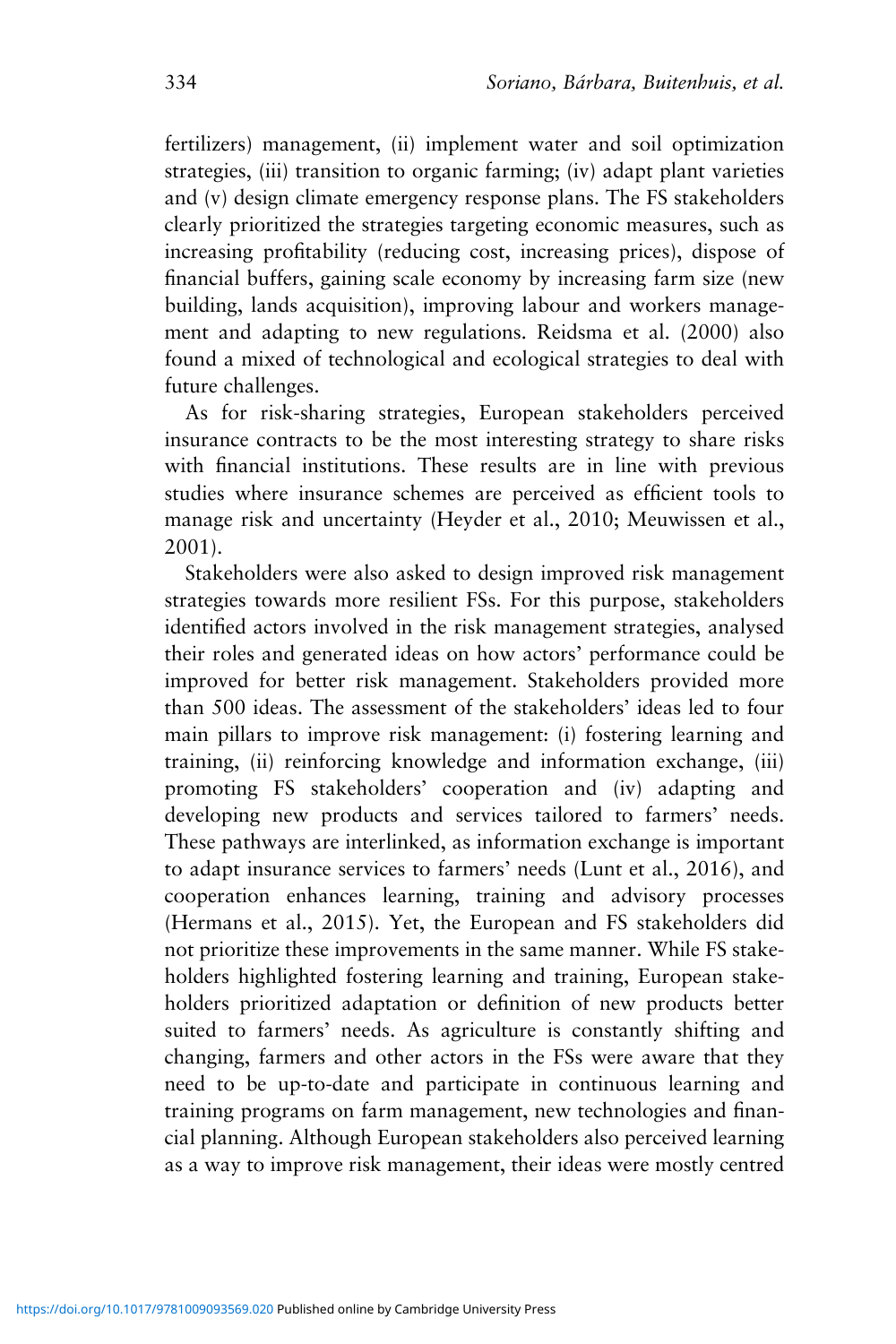on the need for defining new income, contracts with suppliers and consumers, and insurance products. To this end, all four pathways are in line with the literature (Heyder et al., 2010; Meuwissen et al., 2001; Šūmane et al., 2018).

There was a general consensus between FS and European stakeholders that improving risk management requires joint actions, i.e. every actor involved in the strategies' implementation has the opportunity to improve risk management in FSs. It is not surprising that farmers and farmers' organizations were identified as the key actors to improve risk management in FSs being able to: (i) improve information exchange by keeping up-to date online information about prices, technologies, policies, new challenges, good practices in financial/management planning; (ii) foster joint training programs with other actors in the FSs regarding challenges, long-term management planning and cooperation; and (iii) enhance cooperation by collecting good practices in terms of cooperation in agriculture, creating networks at different regional levels and creating a joint job exchange for actors in FSs. According to the literature, local and regional learning communities are indeed important channels to share good practices, information and knowledge between farmers (Laforge and McLachlan, 2018; Thomas et al., 2020). Value chain actors, such as input providers and distributors, were also relevant to improve risk management. More specifically, value chain actors may (i) improve the provision of updated information about new technologies/products and joint initiatives and good practices in the value chain (also confirmed by Cholez et al., 2020), (ii) boost the training programs on sustainable practices and input/machinery usability options and look for new joint training programs with other actors in the FS, (iii) lease machinery for experimenting and (iv) develop a comprehensive contract along the supply chain. Finally, opportunities for financial institutions to improve risk management were proposed, namely (i) improve the information exchange by increasing the number of consultants in the rural areas with deep knowledge in the specificities of the FS; (ii) reinforce cooperation to exploit potential synergies between financing and insurances products; (iii) ensure less complex, automatic and digital access to financial services (apps); and (iv) adapt or develop new products to better fit farmer's needs. Examples of the latter include adapted debt payments to the farm cash flow, definition of beneficial conditions for high innovative and/or environmentally friendly projects, broadening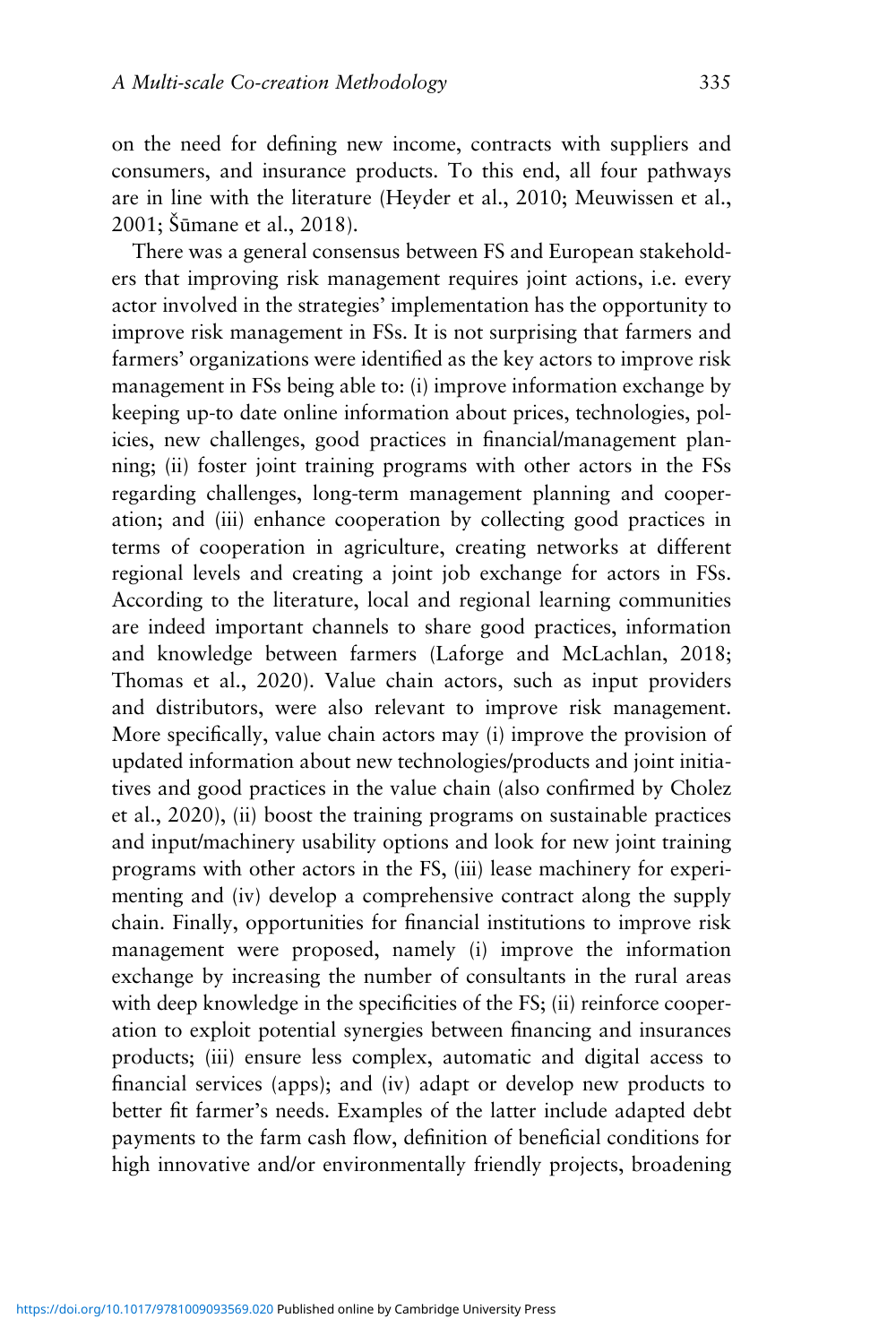guarantees and providing insurances to cover new environmental- and climate-change-related emerging risks based on satellite data.

#### **19.3.2.2 Resilience-Enabling Policies**

Comparison of the policy recommendations that followed from the workshops and the digital co-creation platform mainly revealed similarities in stakeholders' views on how policies can strengthen robustness, adaptability and transformability of European FSs.

More specifically, increasing incentives for adopting agrienvironmental and climate measures were clearly recommended by European and FS stakeholders, such as converting the basic payments into more result-based payments related to agri-environmental and climate outcomes (though differences can be depicted in the FS). A much-preferred policy intervention, at both the FS and European levels was to increasingly encourage social learning processes for exchanging knowledge and promoting cooperation, e.g. through advisory services, training services, education programs and public-private collaborations. The CAP was regarded as having an important function of communicating about developmental directions for the future of European FSs. Such a long-term vision should be based on norms and priorities and a clear sense of the vulnerabilities of European FSs. Moreover, the CAP could include clear and coherent policy objectives and instruments that reinforce rather than undermine each other.

The results are in line with other project's deliverables. Feindt et al. (2019) found that the CAP and its national implementations support the robustness of different FSs to varying degrees, provide less support for adaptability and often even constrain transformability by incentivizing the status quo. In addition, Buitenhuis et al. (2019, 2020, chapter 4) concluded that the ways in which multilevel policy configurations enable or constrain the resilience capacities are experienced very differently across European FSs depending on the systems' context (regional context, challenges and national policy framework). These studies imply that developing policies for improving the resilience of FSs requires a comprehensive understanding of FSs' characteristics and contexts.

### **19.4 Conclusions**

Three lessons are drawn from the application of the multi-scale cocreation approach on resilience assessment in SURE-Farm.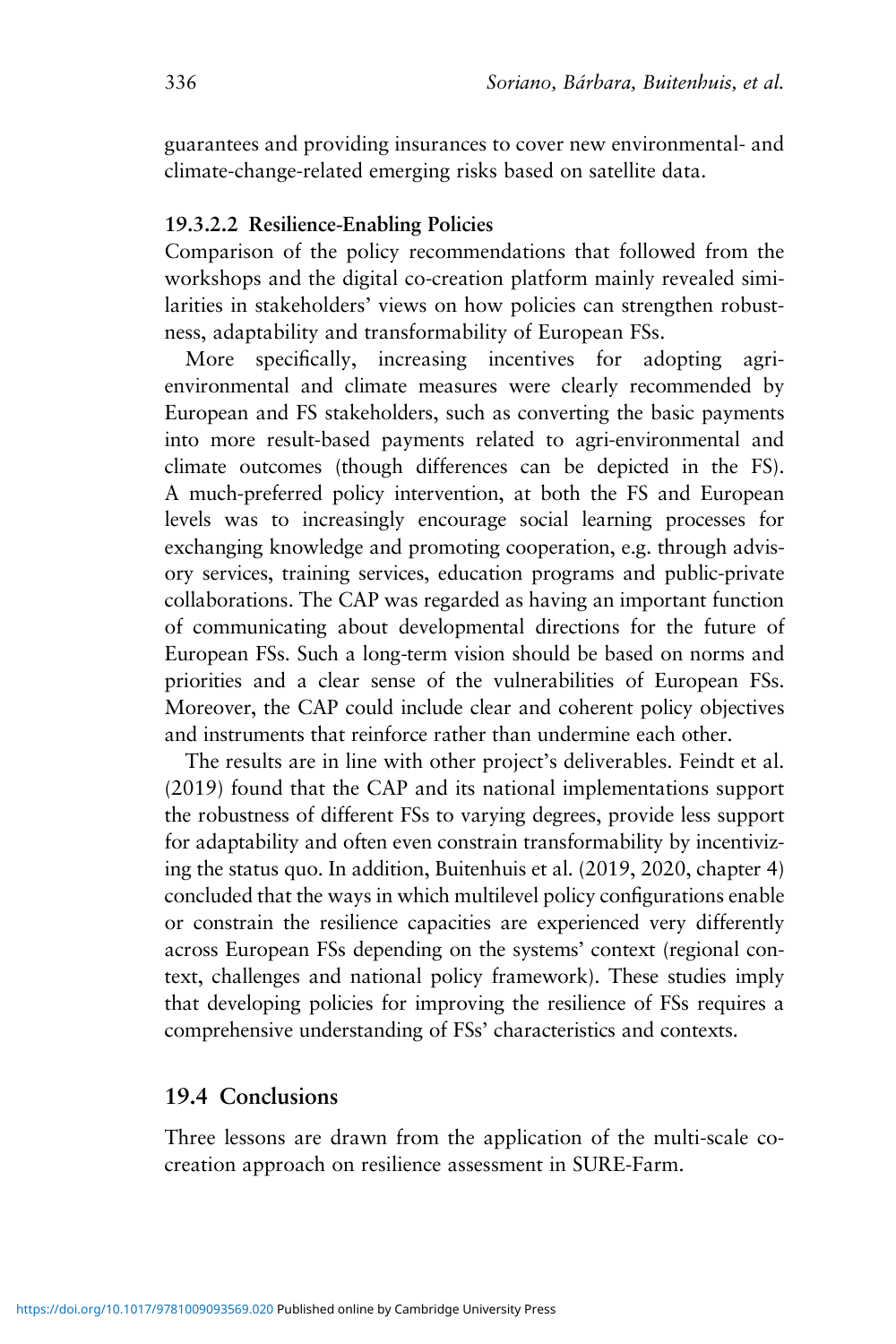First, co-creation is an advisable method to engage stakeholders in research projects. The SURE-Farm experience shows that co-creation allowed the stakeholders to actively follow almost the whole lifetime of the project. Co-creation has been defined as a cross-sectional methodology in the project and hence its results fed into and enriched other research activities conducted to address the risk and challenge perception, the strategies to deal with challenges, the resilience impact assessment and the definition of enabling resilience policies.

Second, we learnt about the key advantages and shortcomings to overcome in future co-creation processes. Physical meetings allowed capturing the great diversity across FSs in Europe. This is a valuable insight to foster strategies and policies that respond to farming system characteristics and needs. Regarding the digital co-creation platform, one of the main challenges was to keep stakeholders engaged in the platform activities during the project lifetime. Learning from experience, digital co-creation platforms targeting complex issues require a solid multidisciplinary team of (i) researchers to set clear goals and formulate questions, (ii) co-creation experts to translate the goals and questions into simple and attractive digital activities, (iii) technical experts to develop the platform functionalities for performing designed activities and (iv) communication experts to keep stakeholders engaged. All these ingredients are essential for a successful digital cocreation process. Furthermore, flexible selection criteria are needed to adapt the potential participants to the participation needs to reach the co-creation goals.

Third, the multi-scale approach is one of the major contributions of the SURE-Farm co-creation process in resilience assessment. Working in parallel with stakeholders knowledgeable and experienced at the regional and European scales broadens the knowledge about resilience by identifying convergent and divergent perceptions on different resilience assessment topics. While we identified several matches in the perceptions, we observed some striking mismatches as well. On the one hand, European stakeholders prioritized environmental long-term stresses, public functions and risk management strategies targeting environmental challenges. On the other hand, we observed that FS stakeholders perceived economic challenges, private functions and economic risk management strategies as most important. The European stakeholders seem to be more optimistic when assessing resilience at the European FSs level.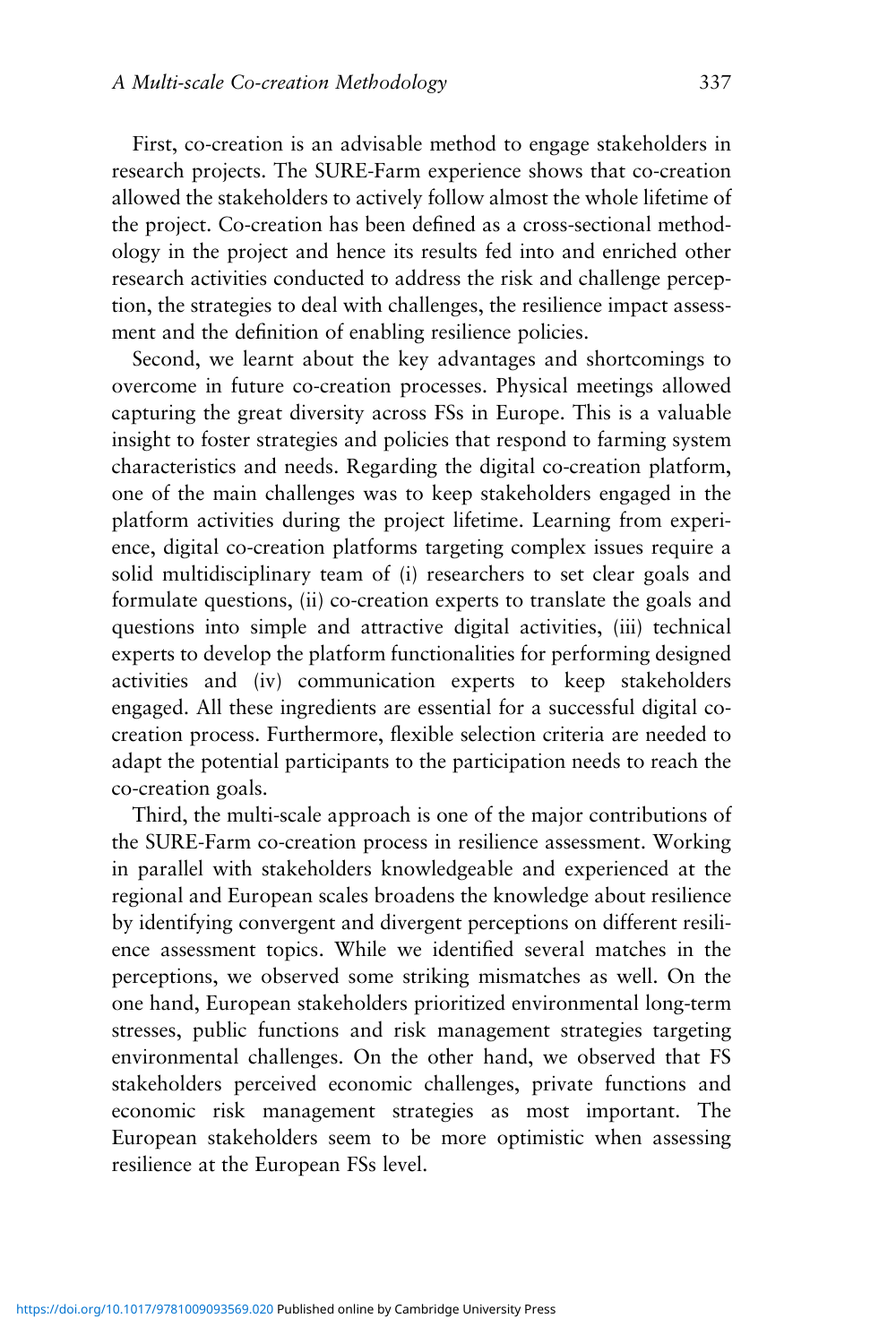The perceptions' divergence may have policy implications. Mismatches in the stakeholder's perceptions may explain the existing gap between the European policies, influenced and designed by European stakeholders', and the FSs' diverse needs illustrated by the FS stakeholders. The latter are mainly farmers and other mutual dependence actors who are close to business and remain primarily worried about the unsolved economic issues while European policies move forward to foster the greater balance between environmental and economic issues.

Finding the way to reduce this gap seems crucial to make the European FSs more resilient. Within the scope of agricultural policy, the CAP 2020, as it is defined in the proposal, succeeds in adding the eco-schemes defined by each Member State in the system of farm support mechanisms. Eco-schemes will be based on quite specific climate, geographical and socio-structural parameters. We thus conclude that the discrepancy might be solved within a common framework of support but flexible enough to stimulate the broad range of farmers' responses with the potential to success in their own context.

#### **References**

- Assefa, T. T., Meuwissen, M. P. M. and Oude Lansink, A. G. J. M. (2017) Price risk perceptions and management strategies in selected European food supply chains: An exploratory approach. *NJAS – Wageningen Journal of Life Sciences*. Royal Netherlands Society for Agriculture Sciences, 80, 15–26. doi: 10.1016/j.njas.2016.11.002.
- Buitenhuis, Y., Candel, J., Termeer, K., et al. (2019) D4.3. Policy bottom-up analysis – All case study report. SURE-Farm Deliverable (7527520). doi: 10.5281/zenodo.4349208
- Buitenhuis, Y., Candel, J., Feindt, P. H., et al. (2020). Improving the resilience-enabling capacity of the Common Agricultural Policy: Policy recommendations for more resilient EU farming systems. *EuroChoices* 19(2), 63–71. [https://doi-org.ezproxy.library.wur.nl/10.1111/1746-](https://doi-org.ezproxy.library.wur.nl/10.1111/1746-692X.12286) [692X.12286](https://doi-org.ezproxy.library.wur.nl/10.1111/1746-692X.12286).
- Byrd, E. T. (2007) Stakeholders in sustainable tourism development and their roles: Applying stakeholder theory to sustainable tourism development. *Tourism Review* 62(2), 8. doi: 10.1108/16605370780000309.
- Cabell, J. F. and Oelofse, M. (2012) An indicator framework for assessing agroecosystem resilience. *Ecology and Society* 17(1), art no. 18. doi: 10.5751/ES-04666-170118.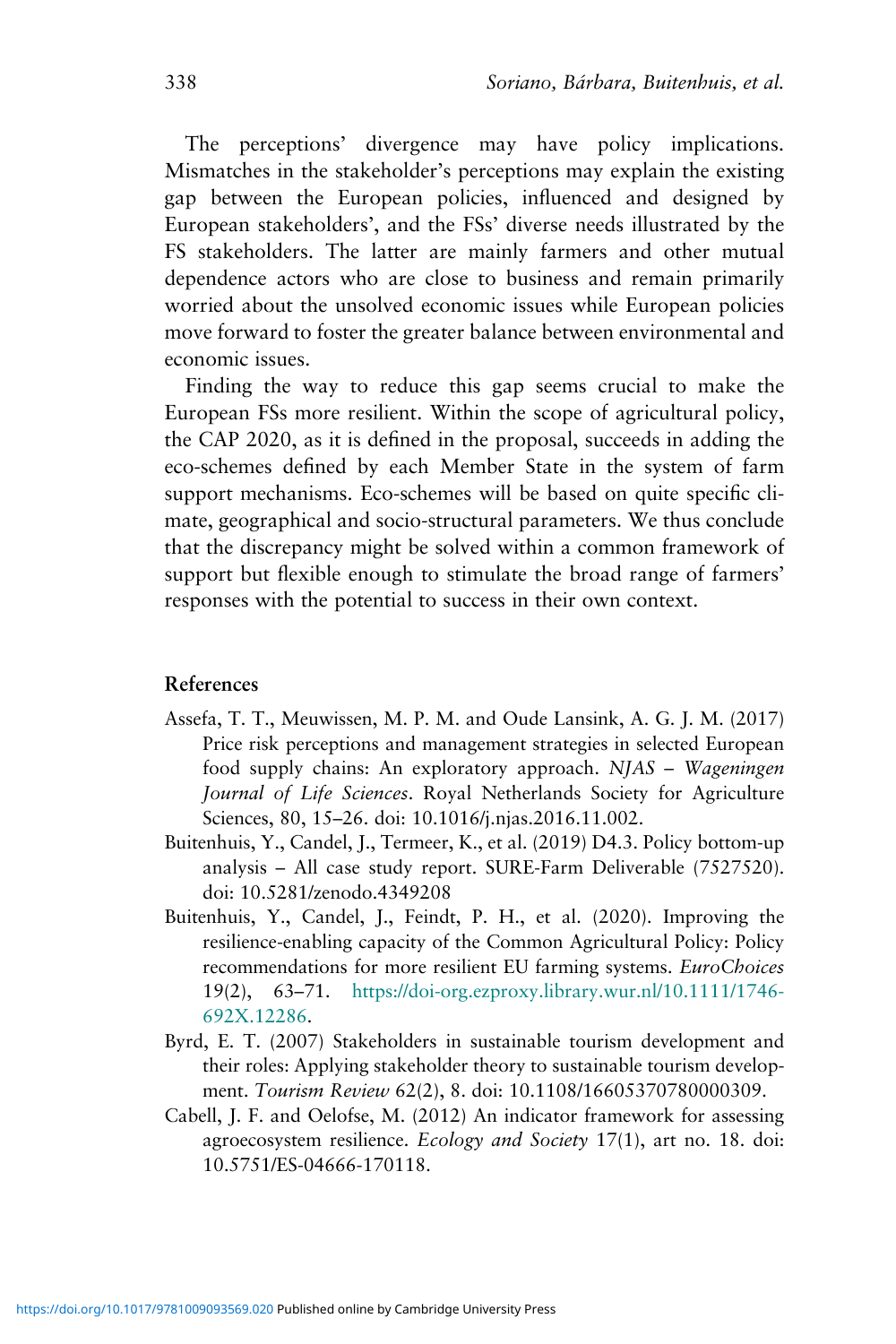- Candel, J., Feindt, P.H., Termeer, K., et al. (2020) D4.5: Policy recommendations for strengthening the Common Agricultural Policy's resilience impacts. SURE-Farm Deliverable (727520). doi: 10.5281/ zenodo.4349506
- Carmin, J. A., Darnall, N. and Mil-Homens, J. (2003) Stakeholder involvement in the design of U.S. voluntary environmental programs: Does sponsorship matter?. *Policy Studies Journal* 31(4), 527–544. doi: 10.1111/1541-0072.00041.
- Cholez, C., Magrini, M. B. and Galliano, D. (2020) Exploring inter-firm knowledge through contractual governance: A case study of production contracts for faba-bean procurement in France. *Journal of Rural Studies* 73(July 2019), 135–146. doi: 10.1016/j.jrurstud.2019.10.040.
- Feindt, P. H., Termeer, K., Candel, J., et al. (2019) D 4.2: Assessing how policies enable or constrain the resilience of farming systems in the European Union: Case study results. SURE-Farm Deliverable (7527520). doi: 10.5281/zenodo.4349078
- Folke, C. (2016). Resilience (republished). *Ecology and Society*, *21*(4).
- Frow, P., Payne, A. and Storbacka, K. (2011) Co-creation: A typology and conceptual framework. Australian & New Zealand Marketing Academy conference ANZMAC 2011, Australia.
- Füller, J., Mühlbacher, H., Matzler, K. and Jawecki, G. (2009) Consumer empowerment through internet-based co-creation. *Journal of Management Information Systems* 26(3), 71–102. doi: 10.2753/mis0742-1222260303.
- Füller, J., Hutter, K. and Faullant, R. (2011) Why co-creation experience matters? Creative experience and its impact on the quantity and quality of creative contributions. *R and D Management* 41(3), 259–273. doi: 10.1111/j.1467-9310.2011.00640.x.
- Gebauer, J., Füller, J. and Pezzei, R. (2013) The dark and the bright side of co-creation: Triggers of member behavior in online innovation communities. *Journal of Business Research* 66(9), 1516–1527. doi: 10.1016/j. jbusres.2012.09.013.
- Hermans, F., Klerkx, L. and Roep, D. (2015) Structural conditions for collaboration and learning in innovation networks: Using an innovation system performance lens to analyse agricultural knowledge systems. *Journal of Agricultural Education and Extension* 21(1), 35–54. doi: 10.1080/1389224X.2014.991113.
- Heyder, M., Theuvsen, L. and Davier, Z. V. (2010) Strategies for coping with uncertainty: The adaptation of food chains to volatile markets. *Journal on Chain and Network Science* 10(1), 17–25.
- Jaakkola, E., Helkkula, A. and Aarikka-Stenroos, L. (2015) Service experience cocreation: Conceptualization, implications, and future research directions. *Journal of Service Management* 26(2), 182–205.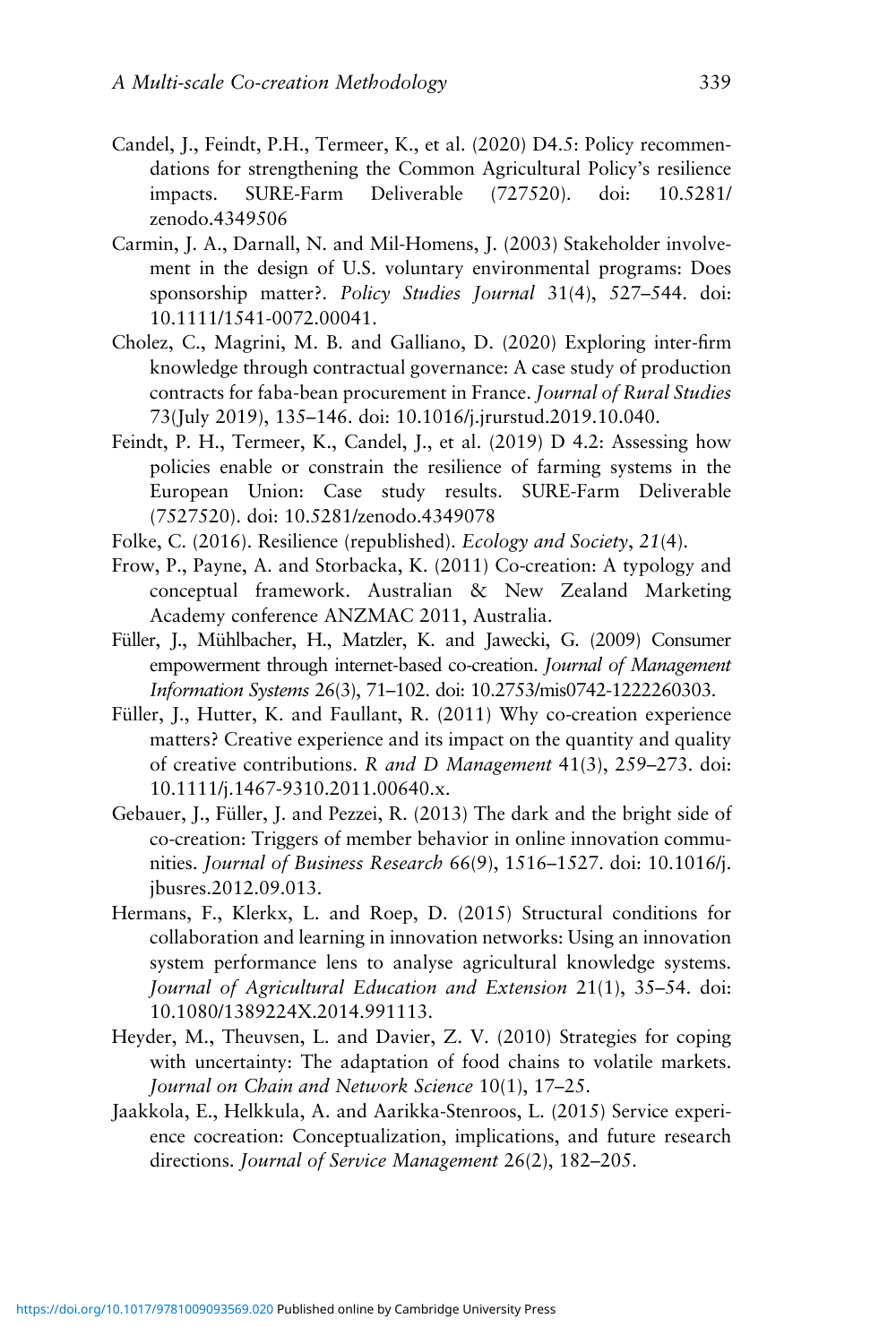- Kamberelis, G. and Dimitriadis, G. (2011) Focus groups: Contingent articulations of pedagogy, politics and inquiry. *The Sage Handbook of Qualitative Research*, 4(March), 545–562.
- Laforge, J. M. L. and McLachlan, S. M. (2018) Learning communities and new farmer knowledge in Canada. *Geoforum* 96(September), 256–267. doi: 10.1016/j.geoforum.2018.07.022.
- Lunt, T., Jones, A. W., Mulhern, W. S., Lezaks, D. P. and Jahn, M. M. (2016) Vulnerabilities to agricultural production shocks: An extreme, plausible scenario for assessment of risk for the insurance sector. *Climate Risk Management* 13, 1–9. doi: 10.1016/j.crm.2016.05.001.
- Maxwell, J. A. (2005) *Qualitative Research Design: An Interactive Approach*, 2nd ed. Newbury Park, CA: Sage.
- Meuwissen, M. P. M., Huirne, R. B. M. and Hardaker, J. B. (2001) Risk and risk management: An empirical analysis of Dutch livestock farmers. *Livestock Production Science* 69(1), 43–53. doi: 10.1016/S0301-6226 (00)00247-5.
- Meuwissen, M. P. M., et al. (2019) A framework to assess the resilience of farming systems. *Agricultural Systems* 176(June), 102656. doi: 10.1016/j.agsy.2019.102656.
- Meuwissen, M. P. M., Feindt, P. H., Midmore, M., et al. (2020) The struggle of farming systems in Europe: Looking for explanations through the lens of resilience. *EuroChoices*. Forthcoming.
- Nanz, P. and Steffek, J. (2004) Global governance, participation and the public sphere. *Government and Opposition* 39(2), 314–335. doi: 10.1111/j.1477-7053.2004.00125.x.
- Orcik, A., Stojanova, T. and Freund, R. (2013) Co-creation: Examples and lessons learned from South-East Europe. *Proceedings of International Conference for Entrepreneurship, Innovation and Regional Development ICEIRD 2013*, (August 2014), pp. 36–44. doi: 10.13140/2.1.3035.4561.
- Paas, W., et al. (2019) D5.2 Participatory impact assessment of sustainability and resilience of EU farming systems. Sustainable and resilient EU farming systems (Sure-Farm) project report, EU Horizon 2020 Grant Agreement No. 727520. doi: 10.13140/RG.2.2.25104.25601.
- Prahalad, C. K. and Ramaswamy, V. (2004) Co-creating unique value with customers. *Strategy & Leadership* 32(3), 4–9. doi: 10.1108/ 10878570410699249.
- Reed, M. S. (2008) Stakeholder participation for environmental management: A literature review. *Biological Conservation* 141(10), 2417–2431. doi: 10.1016/j.biocon.2008.07.014.
- Reidsma, P., Meuwissen, M. P. M., Accatino, F., et al. (2020) How do stakeholders perceive the sustainability and resilience of EU farming systems? *EuroChoices* 19(2), 8–27.